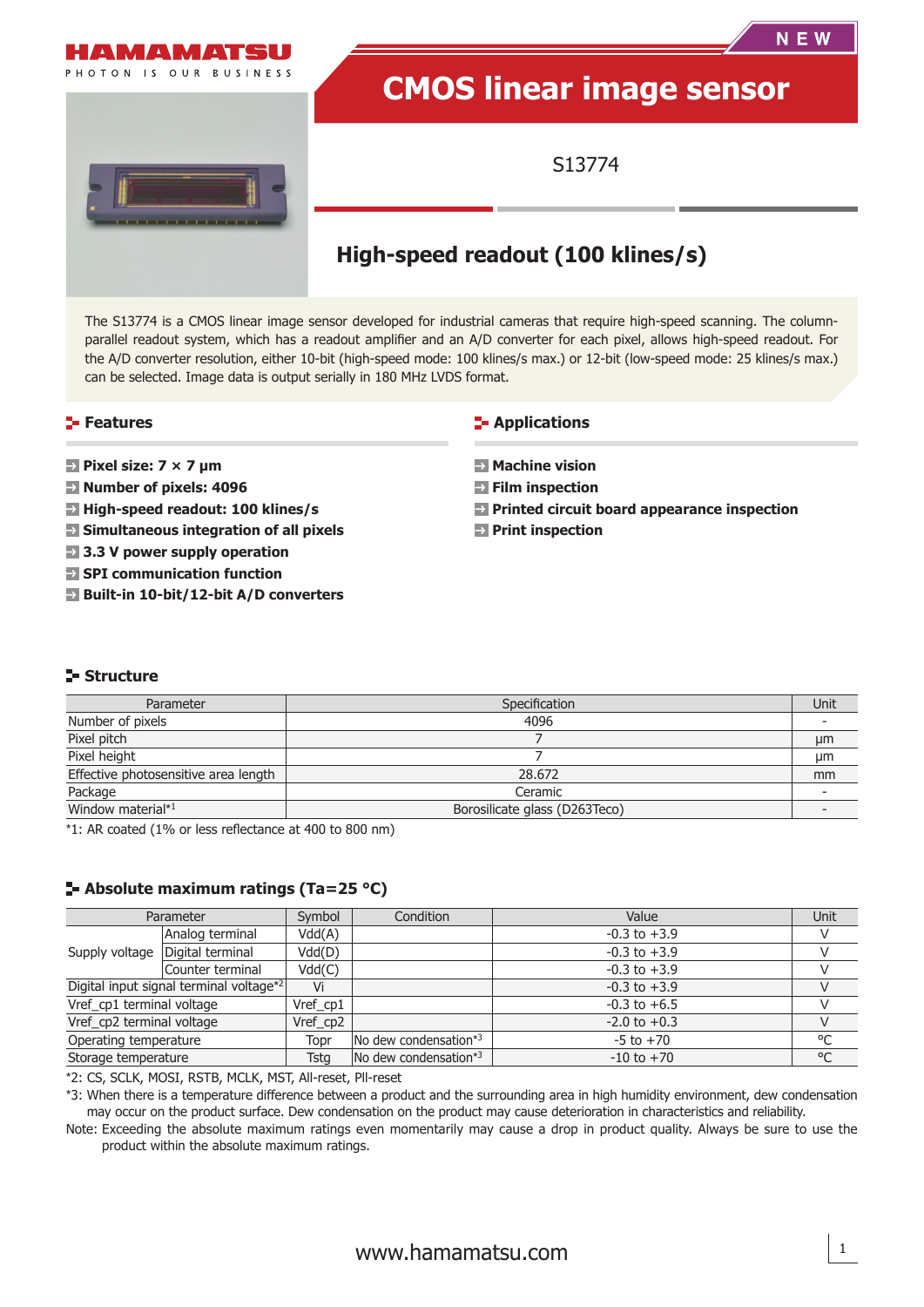|  | <b>-</b> Recommended operating conditions (Ta=25 $^{\circ}$ C) |  |  |  |  |
|--|----------------------------------------------------------------|--|--|--|--|
|--|----------------------------------------------------------------|--|--|--|--|

| Parameter                                     |                  | Symbol | Min. | Typ.   | Max.            | Unit |  |
|-----------------------------------------------|------------------|--------|------|--------|-----------------|------|--|
| Supply voltage                                | Analog terminal  | Vdd(A) | 3.15 | 3.3    | 3.45            |      |  |
|                                               | Digital terminal | Vdd(D) | 3.15 | 3.3    | 3.45            |      |  |
|                                               | Counter terminal | Vdd(C) | 3.15 | 3.3    | 3.45            |      |  |
| Digital input voltage $\frac{1}{2}$ Low level | High level       | Vi(H)  |      | Vdd(D) | $Vdd(D) + 0.25$ |      |  |
|                                               |                  | Vi(L)  |      |        | 0.3             |      |  |

### **Electrical characteristics**

Digital input signal  $[Ta=25 \text{ °C}, \text{Vdd(A)}=Vdd(D)=Vdd(C)=3.3 \text{ V},$  unless otherwise noted]

| Parameter                     | Symbol   | Min. | Typ. | Max. | Unit          |
|-------------------------------|----------|------|------|------|---------------|
| Master clock pulse frequency  | f(MCLK)  | 29   | 30   |      | MHz           |
| Master clock pulse duty cycle | D(MCLK)  |      | 50   |      | $\frac{0}{0}$ |
| Rise time* <sup>4</sup>       | tr(sigi) |      |      |      | ns            |
| Fall time* <sup>4</sup>       | tf(sigi) |      |      |      | ns            |

\*4: Time for the input voltage to rise or fall between 10% and 90%

■ Digital output signal [Ta=25 °C, Vdd(A)=Vdd(D)=Vdd(C)=3.3 V, f(MCLK)=30 MHz, unless otherwise noted]

|                              | Parameter       | Symbol    | Min.                     | Typ.               | Max. | Unit     |  |  |
|------------------------------|-----------------|-----------|--------------------------|--------------------|------|----------|--|--|
| Video data rate (LVDS)       |                 | <b>DR</b> |                          | $f(MCLK) \times 6$ |      |          |  |  |
| Line rate                    | High-speed mode | <b>LR</b> |                          |                    | 100  | klines/s |  |  |
|                              | Low-speed mode  |           | $\overline{\phantom{a}}$ |                    | 25   |          |  |  |
|                              | Offset          | Vcom      | 1.13                     | 1.25               | 1.38 |          |  |  |
| LVDS output voltage*5        | Differential    | Vdiff     | 0.25                     | 0.35               | 0.45 |          |  |  |
| LVDS rise time* <sup>6</sup> |                 | tr(LVDS)  | $\overline{\phantom{0}}$ |                    |      | ns       |  |  |
| LVDS fall time* <sup>6</sup> |                 | tf(LVDS)  | $\overline{\phantom{0}}$ |                    |      | ns       |  |  |
|                              | <b>High</b>     | Vsigo(H)  | $Vdd(D)-0.25$            | Vdd(D)             |      |          |  |  |
| CMOS output voltage          | Low             | Vsigo(L)  |                          | 0                  | 0.25 |          |  |  |
| CMOS output rise time*7      |                 | tr(sigo)  |                          | 10                 | 12   | ns       |  |  |
| CMOS output fall time*7      |                 | tf(sigo)  |                          | 10                 | 12   | ns       |  |  |

\*5: Attach a 100 Ω terminator to the LVDS output terminal.

\*6: Time for the output voltage to rise or fall between 10% and 90% when there is a 2 pF load capacitor attached to the output terminal

\*7: Time for the output voltage to rise or fall between 10% and 90% when there is a 10 pF load capacitor attached to the output terminal

| Parameter           | svmbol      | Min. | $TVD$ . | Max. | Unit |
|---------------------|-------------|------|---------|------|------|
| Vdd A) terminal*8   | ᅭ           | 80   | 140     | 200  |      |
| Vdd(D) terminal*8   | ᇿ᠘          | 220  | 400     | 530  | mA   |
| $Vdd(C)$ terminal*8 | `∼ ا<br>ມບປ | 510  | 810     | 1110 |      |

■ Current consumption [Ta=25 °C, Vdd(A)=Vdd(D)=Vdd(C)=3.3 V, f(MCLK)=30 MHz, LR=100 klines/s, unless otherwise noted]

\*8: Apply saturation exposure light.

#### **Electrical characteristics of A/D converter [Ta=25 °C, Vdd(A)=Vdd(D)=Vdd(C)=3.3 V, f(MCLK)=30 MHz, unless otherwise noted]**

|                          | Parameter       | Svmbol      | Specification | Unit |
|--------------------------|-----------------|-------------|---------------|------|
| Resolution               | High-speed mode | <b>RESO</b> | $10^{*9}$     | bit  |
|                          | Low-speed mode  |             |               |      |
| Conversion voltage range |                 |             | $0$ to 1.3    |      |

\*9: Equivalent to 10-bit. From offset output to saturated output is approximately 1024 DN.

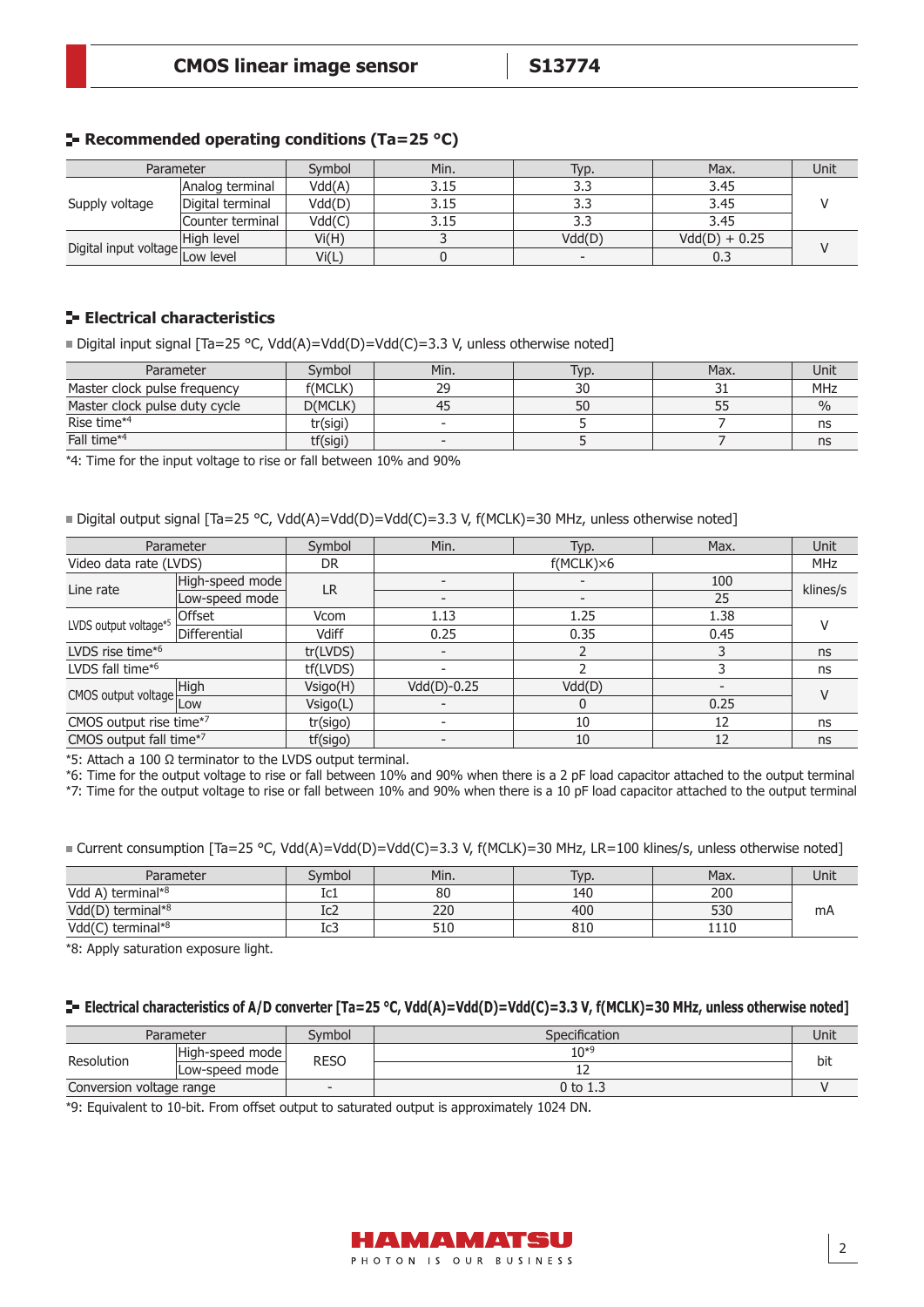### **E** Electrical and optical characteristics [Ta=25 °C, Vdd(A)=Vdd(D)=Vdd(C)=3.3 V, f(MCLK)=30 MHz, gain: default value, **offset: default value, tpi(MST)=10 µs (high-speed mode), 40 µs (low-speed mode), unless otherwise noted]**

Common to all modes

| Parameter                      |        | Symbol      | Min. | Typ.        | Max. | Unit            |  |
|--------------------------------|--------|-------------|------|-------------|------|-----------------|--|
| Spectral response range        |        |             |      | 400 to 1000 |      | nm              |  |
| Peak sensitivity wavelength    |        | λp          |      | 700         |      | nm              |  |
|                                | Gain 1 | <b>PRNU</b> |      | ±5          | ±10  | $\%$            |  |
| Photoresponse nonuniformity*10 | Gain 8 |             |      | ±5          | ±10  |                 |  |
| Image lag*11                   |        | Lag         |      |             | 0.1  | $\%$            |  |
| Saturation charge              |        | Osat        | 29   | 30          |      | ke <sup>-</sup> |  |
| SNR max.                       | Gain 1 |             | 43   | 45          |      | dB              |  |
|                                | Gain 8 |             | 32   | 35          |      |                 |  |

\*10: The output uniformity when a uniform light with a light exposure that is approximately 50% of saturation output is applied. It is defined as follows for the 4090 pixels excluding the 3 pixels at each end of the sensor.

 $PRNU = (\Delta X/X) \times 100 [%]$ 

\*11: The signal component of the previous data that remains after data is read out under saturation output conditions. Image lag increases if light greater than the saturation exposure is incident.

#### High-speed mode

| Parameter             | Symbol        | Gain           | Min.                     | Typ.           | Max.                         | Unit               |
|-----------------------|---------------|----------------|--------------------------|----------------|------------------------------|--------------------|
|                       |               | 1              | -                        | 3              | 18                           | mV                 |
| Offset variation*12   | <b>VSNU</b>   |                | $\overline{\phantom{0}}$ | 2.4            | 14.4                         | DN                 |
|                       |               | 8              | $\overline{\phantom{0}}$ | 7.5            | 45                           | mV                 |
|                       |               |                | $\overline{\phantom{0}}$ | 6              | 36                           | DN                 |
|                       |               | 1              | $\overline{\phantom{0}}$ | 0.5            | 20                           | mV                 |
| Dark output*13        | <b>VD</b>     |                | $\overline{\phantom{0}}$ | 0.4            | 16                           | DN                 |
|                       |               | 8              | $\overline{\phantom{0}}$ | $\overline{4}$ | 160                          | mV                 |
|                       |               |                | $\overline{\phantom{0}}$ | 3.2            | 128                          | DN                 |
|                       |               | 1              | $\overline{\phantom{0}}$ | 45             | $\overline{\phantom{a}}$     | V/(lx·s)           |
| Photosensitivity*14   | Sw            |                | $\overline{\phantom{0}}$ | 36k            | $\overline{\phantom{a}}$     | DN/(lx·s)          |
|                       |               | 8              | $\overline{\phantom{0}}$ | 360            | $\overline{\phantom{0}}$     | V/(lx·s)           |
|                       |               |                | $\overline{\phantom{0}}$ | 290k           | $\overline{\phantom{0}}$     | DN/(lx·s)          |
|                       | $\mathsf{CE}$ | 1<br>8         | $\overline{\phantom{0}}$ | 42             | $\overline{\phantom{m}}$     | $\mu V/e^-$        |
| Conversion efficiency |               |                | $\overline{\phantom{0}}$ | 33             | $\overline{\phantom{a}}$     | mDN/e <sup>-</sup> |
|                       |               |                | $\overline{\phantom{0}}$ | 340            | $\qquad \qquad \blacksquare$ | $\mu V/e^-$        |
|                       |               |                | $\overline{\phantom{0}}$ | 270            | $\overline{\phantom{0}}$     | mDN/e <sup>-</sup> |
| Saturation output     | Vsat          | ۰              | 1.2                      | 1.25           | $\overline{\phantom{0}}$     | v                  |
|                       |               |                | 975                      | 1000           | $\overline{\phantom{a}}$     | DN                 |
|                       |               | 1              | $\overline{\phantom{0}}$ | 0.63           | 1.9                          | mV-rms             |
| Readout noise*15      | Nread         |                | $\overline{\phantom{0}}$ | 0.5            | 1.5                          | DN-rms             |
|                       |               | 8              | $\overline{\phantom{0}}$ | 1.5            | 4.5                          | mV-rms             |
|                       |               |                | $\overline{\phantom{a}}$ | 1.2            | 3.6                          | DN-rms             |
| Dynamic range*16      |               | $\mathbf{1}$   | 670                      | 2000           | $\overline{\phantom{m}}$     |                    |
|                       | Drange        | $\overline{8}$ | 260                      | 800            | $\overline{\phantom{m}}$     |                    |

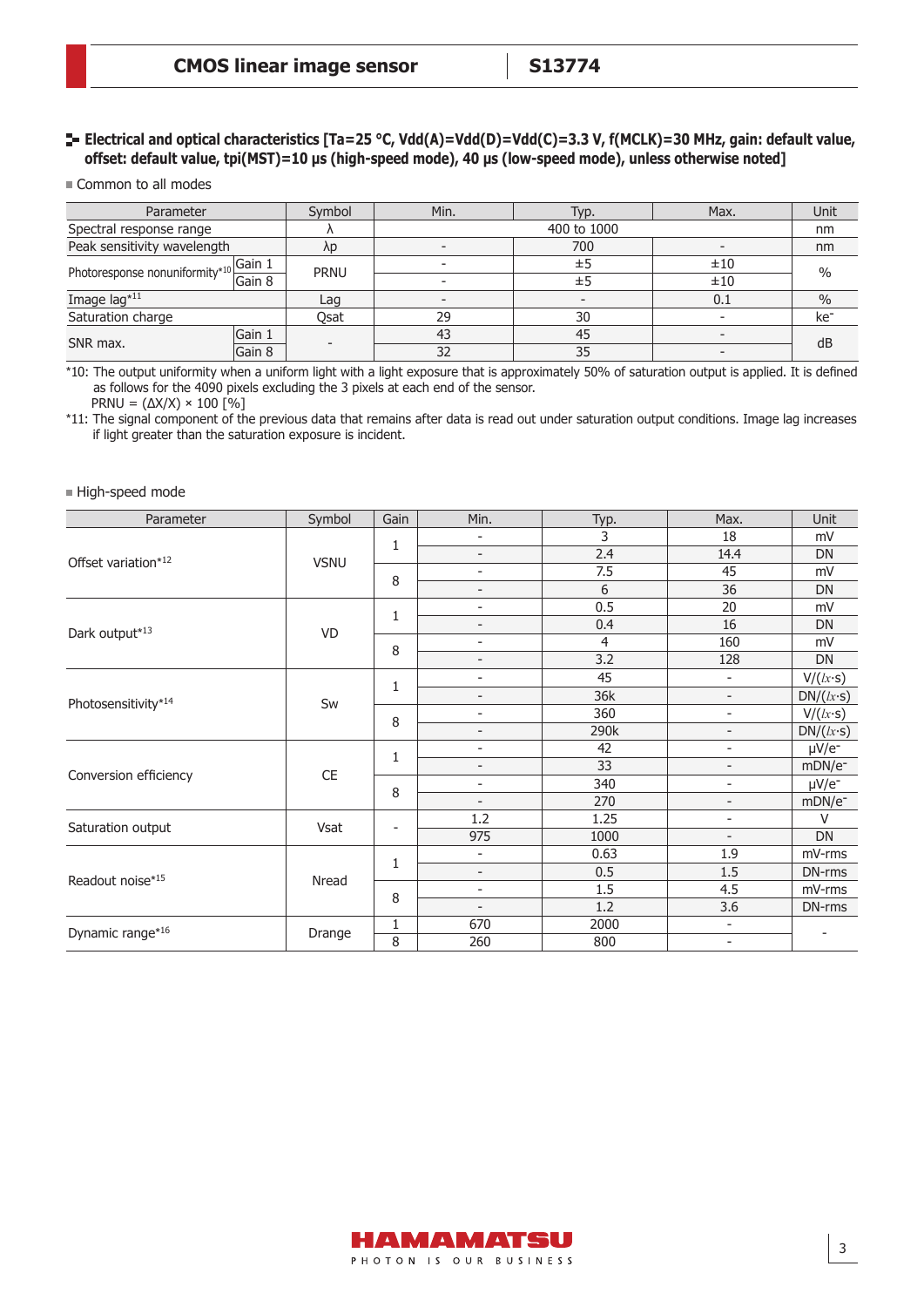**Low-speed mode** 

| Parameter             | Symbol      | Gain              | Min.                     | Typ.           | Max.                     | Unit                   |
|-----------------------|-------------|-------------------|--------------------------|----------------|--------------------------|------------------------|
|                       |             | 1                 |                          | $\overline{3}$ | 18                       | mV                     |
| Offset variation*12   | <b>VSNU</b> |                   | $\overline{a}$           | 9.6            | 57.6                     | DN                     |
|                       |             | 8                 | $\overline{\phantom{0}}$ | 7.5            | 45                       | mV                     |
|                       |             |                   | $\overline{\phantom{0}}$ | 24             | 144                      | DN                     |
|                       |             | 1                 | $\overline{\phantom{0}}$ | 0.5            | 20                       | mV                     |
| Dark output*13        | VD          |                   | $\overline{\phantom{0}}$ | 1.6            | 64                       | DN                     |
|                       |             | 8                 | $\overline{\phantom{0}}$ | 4              | 160                      | mV                     |
|                       |             |                   | $\overline{\phantom{0}}$ | 12.8           | 512                      | DN                     |
|                       |             | 1                 | $\overline{\phantom{0}}$ | 45             | $\overline{\phantom{a}}$ | V/(lx·s)               |
|                       | Sw          |                   | $\overline{\phantom{0}}$ | 140k           | $\overline{\phantom{a}}$ | DN/(lx·s)              |
| Photosensitivity*14   |             | 8                 | $\overline{\phantom{0}}$ | 360            | $\overline{\phantom{a}}$ | V/(lx·s)               |
|                       |             |                   | $\overline{\phantom{0}}$ | 1200k          | $\overline{\phantom{a}}$ | DN/(lx·s)              |
|                       |             | 1<br>8            | $\overline{\phantom{0}}$ | 42             | $\overline{\phantom{a}}$ | $\mu$ V/e <sup>-</sup> |
|                       | CE          |                   | $\overline{\phantom{0}}$ | 130            | $\overline{\phantom{a}}$ | mDN/e <sup>-</sup>     |
| Conversion efficiency |             |                   | $\overline{\phantom{0}}$ | 340            | $\overline{\phantom{a}}$ | $\mu V/e^-$            |
|                       |             |                   | $\overline{\phantom{0}}$ | 1100           | $\overline{\phantom{a}}$ | mDN/e <sup>-</sup>     |
|                       |             |                   | 1.2                      | 1.25           | $\overline{\phantom{a}}$ | $\vee$                 |
| Saturation output     | Vsat        | $\qquad \qquad -$ | 3900                     | 4000           | $\overline{\phantom{a}}$ | DN                     |
|                       |             | $\mathbf{1}$      | $\overline{\phantom{0}}$ | 0.38           | 1.1                      | mV-rms                 |
| Readout noise*15      |             |                   | $\overline{\phantom{0}}$ | 1.2            | 3.6                      | DN-rms                 |
|                       | Nread       |                   | $\overline{\phantom{0}}$ | 1.6            | 4.7                      | mV-rms                 |
|                       |             | 8                 |                          | 5              | 15                       | DN-rms                 |
|                       |             | 1                 | 1100                     | 3300           | $\overline{\phantom{a}}$ |                        |
| Dynamic range*16      | Drange      | $\overline{8}$    | 260                      | 800            | $\overline{\phantom{a}}$ |                        |

\*12: Measured in the dark state. Difference between the maximum and minimum.

\*13: Ts=10 ms, voltage difference from the offset output level

\*14: 2856 K, tungsten lamp

\*15: Dark state

\*16: Vsat/Nread

Note: DN (digital number): unit of A/D converter output

# **F** Spectral response (typical example)



# **Spectral transmittance characteristics of window material**



4

AMAMATSU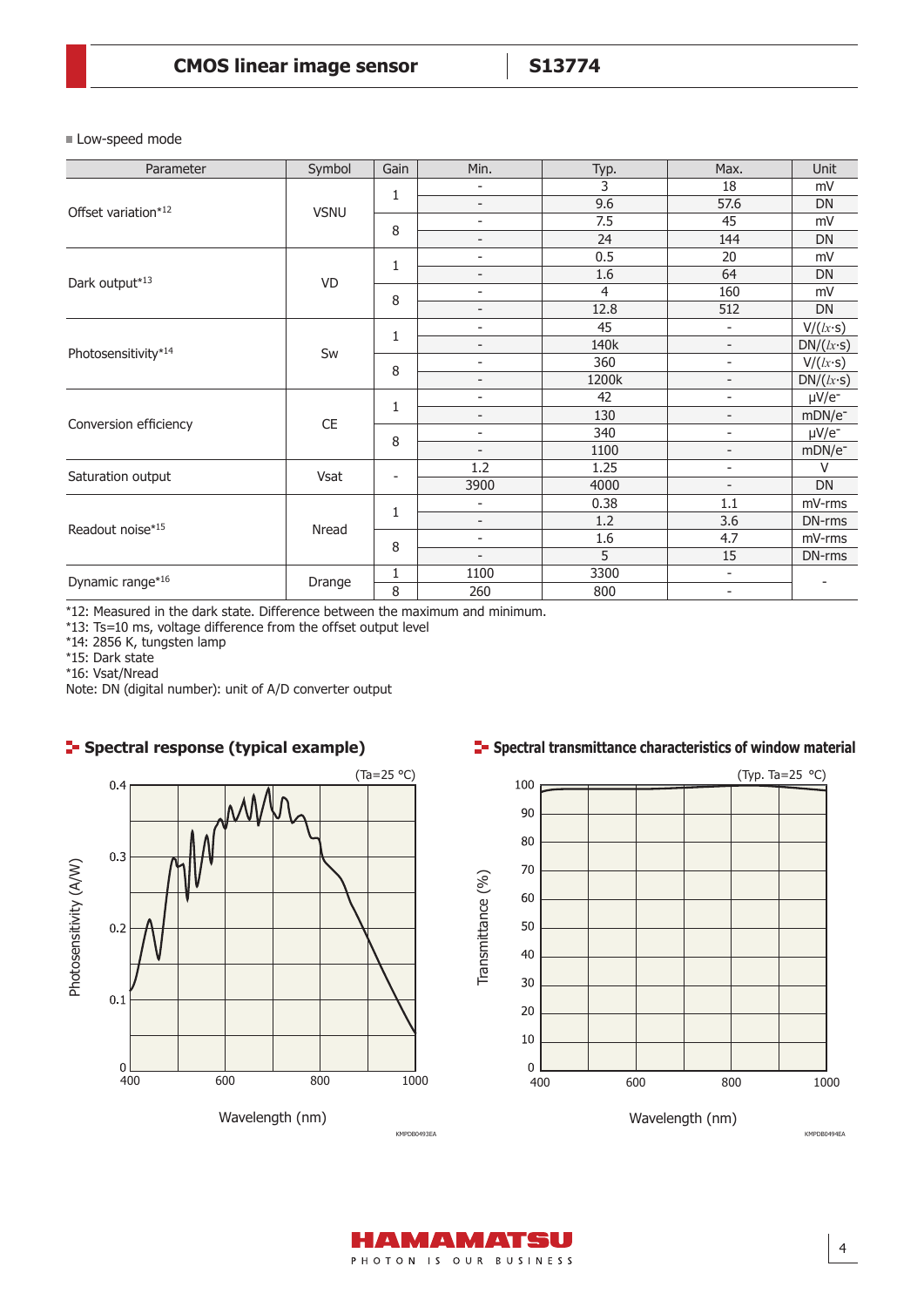# **Block diagram**



# **Setup using the SPI and the like**

The following parameters can be set using the SPI (serial peripheral interface).

| Parameter                        | Mode and explanation                                                                                                                                   |                                                                                                                         |  |  |
|----------------------------------|--------------------------------------------------------------------------------------------------------------------------------------------------------|-------------------------------------------------------------------------------------------------------------------------|--|--|
| High-speed mode                  | The maximum line rate is 100 kline/s.<br>The A/D converter resolution is 10-bit. (From offset output to saturated output is approximately<br>1024 DN.) |                                                                                                                         |  |  |
| Low-speed mode                   | The maximum line rate is 25 kline/s.<br>The A/D converter resolution is 12-bit.                                                                        |                                                                                                                         |  |  |
|                                  | Output from 64 terminals (32 LVDS pairs).<br>Full output mode                                                                                          |                                                                                                                         |  |  |
| Number of video output terminals | 1/4 output mode                                                                                                                                        | Output from 16 terminals (8 LVDS pairs).<br>Do not use this setting if the line rate is to be shorter than 25 klines/s. |  |  |
| Output gain                      | The default gain is 1x. It can be set to any of the six settings: 1, 2, 4, 8, 10, 20.                                                                  |                                                                                                                         |  |  |
| Output offset                    |                                                                                                                                                        | The output offset value can be set between 0 DN to 1023 DN (1024 steps).                                                |  |  |

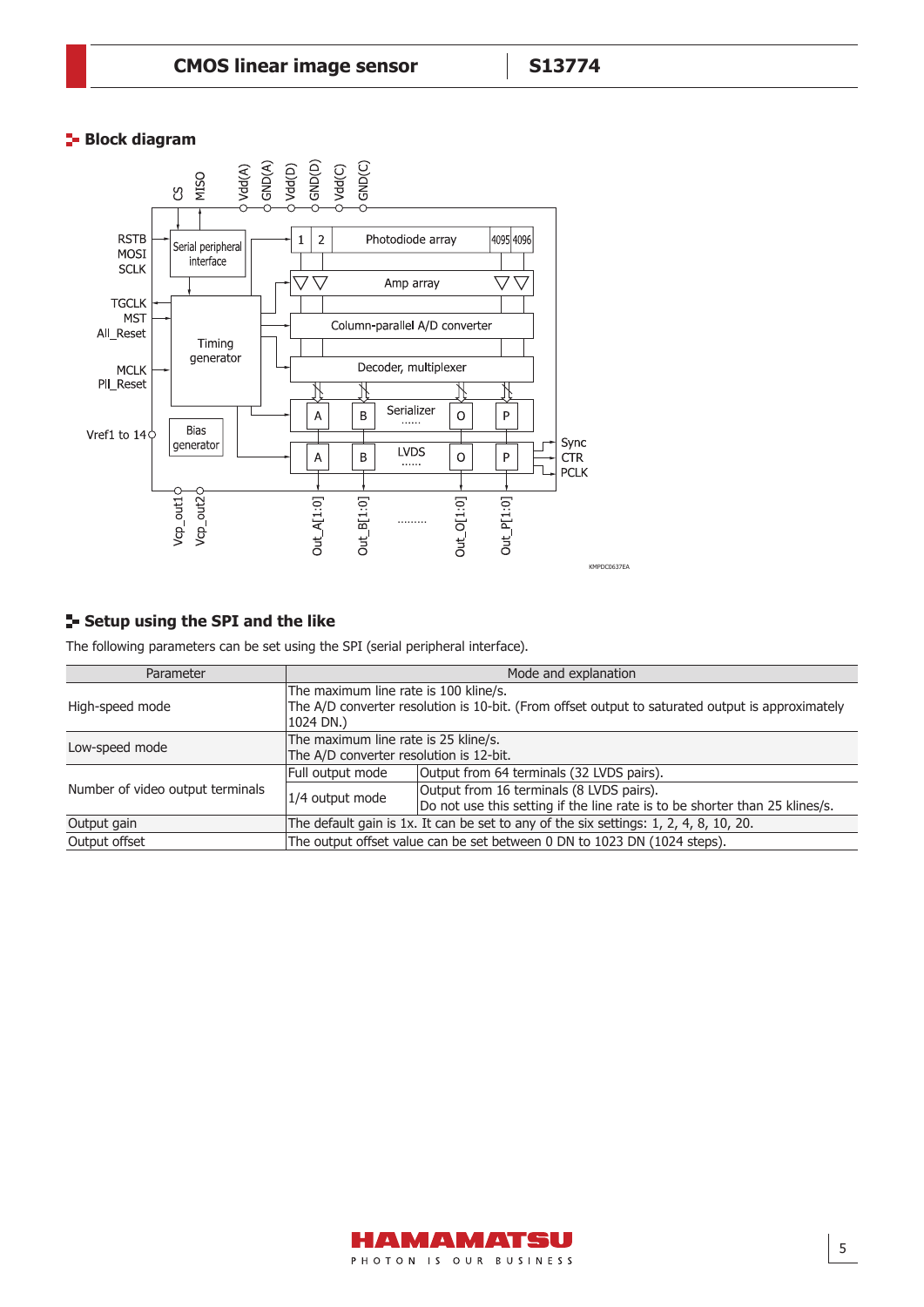### **<sup>1</sup>** Dimensional outline (unit: mm)



\*2: Distance from package edge to 1 ch edge

\*3: Distance from package bottom to photosensitive area

\*4: Distance from glass surface to photosensitive surface

\*5: Distance from package top to photosensitive surface

\*6: Glass thickness



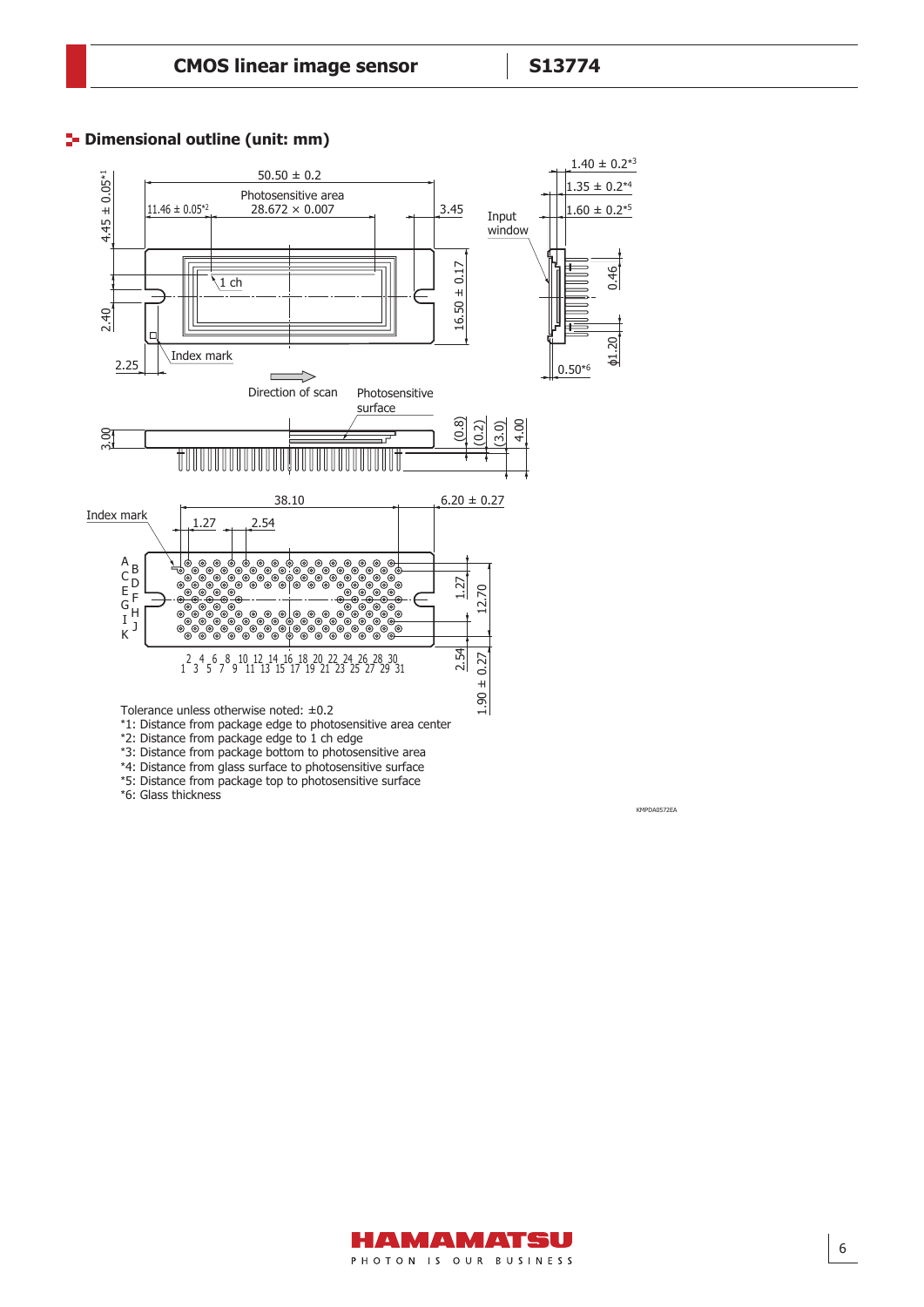# **Pin connections**

| Pin no.          | Symbol                 | Function                                         | I/O                      | Pin no.         | Symbol                 | Function                      | I/O                      |
|------------------|------------------------|--------------------------------------------------|--------------------------|-----------------|------------------------|-------------------------------|--------------------------|
| A <sub>2</sub>   | Out_An[0]              | Video output signal                              | O                        | D <sub>23</sub> | Vref6                  | Bias voltage*17               | O                        |
| A4               | Out_An[1]              | Video output signal                              | $\circ$                  | D <sub>25</sub> | Syncp                  | Frame sync signal             | $\circ$                  |
| A <sub>6</sub>   | Out_Cn[0]              | Video output signal                              | O                        | D27             | <b>MST</b>             | Master start signal           | I                        |
| A <sub>8</sub>   | Out_Cn[1]              | Video output signal                              | $\circ$                  | D <sub>29</sub> | GND(C)                 | Ground                        | $\overline{\phantom{a}}$ |
| A10              | Out_En[0]              | Video output signal                              | $\circ$                  | D31             | Vdd(C)                 | Supply voltage (3.3 V)        | I                        |
| A12              | Out_En[1]              | Video output signal                              | O                        | E <sub>2</sub>  | Vdd(D)                 | Supply voltage (3.3 V)        | $\overline{\mathrm{I}}$  |
| A14              | Out_Gn[0]              | Video output signal                              | $\overline{O}$           | E4              | <b>GND</b>             | Ground                        | $\overline{\phantom{a}}$ |
| A16              | $Out_Gn[1]$            | Video output signal                              | O                        | E <sub>6</sub>  | PII_Reset              | PII circuit reset             | $\bf{I}$                 |
| A18              | Out_In[0]              | Video output signal                              | O                        | E8              | <b>CS</b>              | SPI selection signal          | Ι                        |
| A20              | Out_In $[1]$           | Video output signal                              | $\circ$                  | E24             | NC                     | No connection                 | $\overline{\phantom{a}}$ |
| A22              | Out_Kn[0]              | Video output signal                              | O                        | E26             | All_Reset              | Timing generator reset        | I                        |
| A24              | $Out_K[n[1]$           | Video output signal                              | $\overline{O}$           | E28             | GND(C)                 | Ground                        | $\overline{\phantom{a}}$ |
| A26              | Out_Mn[0]              | Video output signal                              | O                        | E30             | Vdd(C)                 | Supply voltage (3.3 V)        | Ι                        |
| A28              | Out_Mn[1]              | Video output signal                              | $\circ$                  | F1              | Vdd(D)                 | Supply voltage (3.3 V)        | $\rm I$                  |
| A30              | Out_On[0]              | Video output signal                              | O                        | F <sub>3</sub>  | <b>GND</b>             | Ground                        | $\overline{\phantom{a}}$ |
| B <sub>1</sub>   | Out_Ap[0]              | Video output signal                              | $\circ$                  | F <sub>5</sub>  | <b>SCLK</b>            | SPI clock signal              | I                        |
| B <sub>3</sub>   | Out_Ap[1]              | Video output signal                              | $\circ$                  | F7              | MOSI                   | SPI input signal              | Ι                        |
| $\overline{B5}$  | Out_Cp[0]              | Video output signal                              | 0                        | F9              | <b>RSTB</b>            | SPI reset signal              | Ι                        |
| B7               | Out_Cp[1]              | Video output signal                              | O                        | F23             | <b>NC</b>              | No connection                 | $\blacksquare$           |
| B <sub>9</sub>   | Out_Ep[0]              | Video output signal                              | $\circ$                  | F25             | NC                     | No connection                 | $\overline{\phantom{a}}$ |
| <b>B11</b>       | Out_Ep[1]              | Video output signal                              | O                        | F27             | $\overline{\text{NC}}$ | No connection                 | $\overline{\phantom{a}}$ |
| <b>B13</b>       | Out_Gp[0]              | Video output signal                              | $\overline{O}$           | F29             | GND(C)                 | Ground                        | $\overline{\phantom{a}}$ |
| <b>B15</b>       | Out_Gp[1]              | Video output signal                              | O                        | F31             | Vdd(C)                 | Supply voltage (3.3 V)        | Ι                        |
| <b>B17</b>       | Out_Ip[0]              | Video output signal                              | O                        | G <sub>2</sub>  | Vdd(D)                 | Supply voltage (3.3 V)        | I                        |
| <b>B19</b>       | $Out\_Ip[1]$           | Video output signal                              | $\mathsf O$              | G4              | <b>GND</b>             | Ground                        | $\overline{\phantom{a}}$ |
| <b>B21</b>       | Out_Kp[0]              | Video output signal                              | $\circ$                  | G <sub>6</sub>  | <b>MISO</b>            | SPI output signal             | $\overline{O}$           |
| <b>B23</b>       | Out_Kp[1]              | Video output signal                              | $\circ$                  | G8              | <b>TGCLK</b>           | Timing generator clock signal | O                        |
| <b>B25</b>       | Out_Mp[0]              | Video output signal                              | O                        | G24             | NC                     | No connection                 | $\overline{\phantom{a}}$ |
| <b>B27</b>       | Out_Mp[1]              | Video output signal                              | $\overline{O}$           | G26             | $\overline{\text{NC}}$ | No connection                 | $\overline{\phantom{a}}$ |
| <b>B29</b>       | Out_Op[0]              | Video output signal                              | $\overline{O}$           | G28             | GND(C)                 | Ground                        | $\overline{\phantom{a}}$ |
| <b>B31</b>       | Out_Op[1]              | Video output signal                              | O                        | G30             | Vdd(C)                 | Supply voltage (3.3 V)        | I                        |
| C <sub>2</sub>   | Vdd(D)                 | Supply voltage (3.3 V)                           | $\mathbf I$              | H1              | Vdd(D)                 | Supply voltage (3.3 V)        | Ι                        |
| C <sub>4</sub>   | <b>GND</b>             | Ground                                           | $\overline{\phantom{a}}$ | H <sub>3</sub>  | <b>GND</b>             | Ground                        |                          |
| C6               | <b>PCLKn</b>           | Bit output sync signal                           | $\circ$                  | H <sub>5</sub>  | NC                     | No connection                 | $\overline{\phantom{a}}$ |
| C8               | <b>CTRn</b>            | Pixel sync signal                                | O                        | H7              | $\overline{\text{NC}}$ | No connection                 |                          |
| C10              | <b>NC</b>              | No connection                                    | $\overline{\phantom{a}}$ | H <sub>9</sub>  | Vref7                  | Bias voltage*17               | $\mathsf O$              |
| C12              | <b>NC</b>              | No connection                                    | $\overline{\phantom{a}}$ | H11             | Vref8                  | Bias voltage*17               | $\mathsf O$              |
| C14              | <b>NC</b>              | No connection                                    | $\overline{\phantom{a}}$ | H13             | Vref9                  | Bias voltage*17               | $\circ$                  |
| C16              | <b>NC</b>              | No connection                                    | $\overline{\phantom{a}}$ | H15             | Vref10                 | Bias voltage*17               | $\mathsf O$              |
| C18              | NC                     | No connection                                    | $\qquad \qquad -$        | H17             | Vref11                 | Bias voltage*17               | $\overline{O}$           |
| $\overline{C20}$ | $\overline{\text{NC}}$ | No connection                                    |                          | H19             | Vref12                 | Bias voltage*17               | $\overline{0}$           |
| C <sub>22</sub>  | NC                     | No connection                                    | $\overline{\phantom{a}}$ | H21             | Vref13                 | Bias voltage*17               | $\circ$                  |
| C <sub>24</sub>  | NC                     | No connection                                    | $\qquad \qquad -$        | H <sub>23</sub> | Vref14                 | Bias voltage*17               | 0                        |
| C <sub>26</sub>  | Syncn                  | Frame sync signal                                | $\circ$                  | H25             | NC                     | No connection                 | $\overline{\phantom{a}}$ |
| C28              | <b>MCLK</b>            | Master clock signal                              | $\rm I$                  | H <sub>27</sub> | $\overline{\text{NC}}$ | No connection                 | $\frac{1}{2}$            |
| C30              | Out_On[1]              | Video output signal                              | O                        | H <sub>29</sub> | GND(C)                 | Ground                        | $\overline{\phantom{a}}$ |
| D1               | Vdd(D)                 | Supply voltage (3.3 V)                           | I                        | H31             | Vdd(C)                 | Supply voltage (3.3 V)        | $\rm I$                  |
| D <sub>3</sub>   | <b>GND</b>             | Ground                                           | $\qquad \qquad -$        | I2              | Vdd(D)                 | Supply voltage (3.3 V)        | $\bf{I}$                 |
| D <sub>5</sub>   | <b>PCLKp</b>           | Bit output sync signal                           | O                        | I4              | <b>GND</b>             | Ground                        | $\overline{\phantom{a}}$ |
| D7               | <b>CTRp</b>            | Pixel sync signal                                | $\circ$                  | $I6$            | $\sf NC$               | No connection                 | $\overline{\phantom{a}}$ |
| D <sub>9</sub>   | Vref_cp1               | Bias voltage for charge pump circuit (5.5 V)*17  | $\overline{0}$           | $\overline{18}$ | NC                     | No connection                 | $\blacksquare$           |
| D11              | Vref_cp2               | Bias voltage for charge pump circuit (-1.5 V)*17 | $\mathsf O$              | I10             | Vdd(A)                 | Supply voltage (3.3 V)        | $\mathbf I$              |
| D13              | Vref1                  | Bias voltage*17                                  | O                        | I12             | <b>GND</b>             | Ground                        | $\overline{\phantom{a}}$ |
| D15              | Vref2                  | Bias voltage*17                                  | $\mathsf O$              | <b>I14</b>      | Vdd(A)                 | Supply voltage (3.3 V)        | $\rm I$                  |
| D17              | Vref3                  | Bias voltage*17                                  | O                        | <b>I16</b>      | <b>GND</b>             | Ground                        |                          |
| D19              | Vref4                  | Bias voltage*17                                  | $\circ$                  | <b>I18</b>      | Vdd(A)                 | Supply voltage (3.3 V)        | $\rm I$                  |
| D21              | Vref5                  | Bias voltage*17                                  | O                        | <b>I20</b>      | <b>GND</b>             | Ground                        |                          |

\*17: Insert a 1 µF capacitor between each terminal and GND.

Note: Leave NC pins open; do not connect to GND.

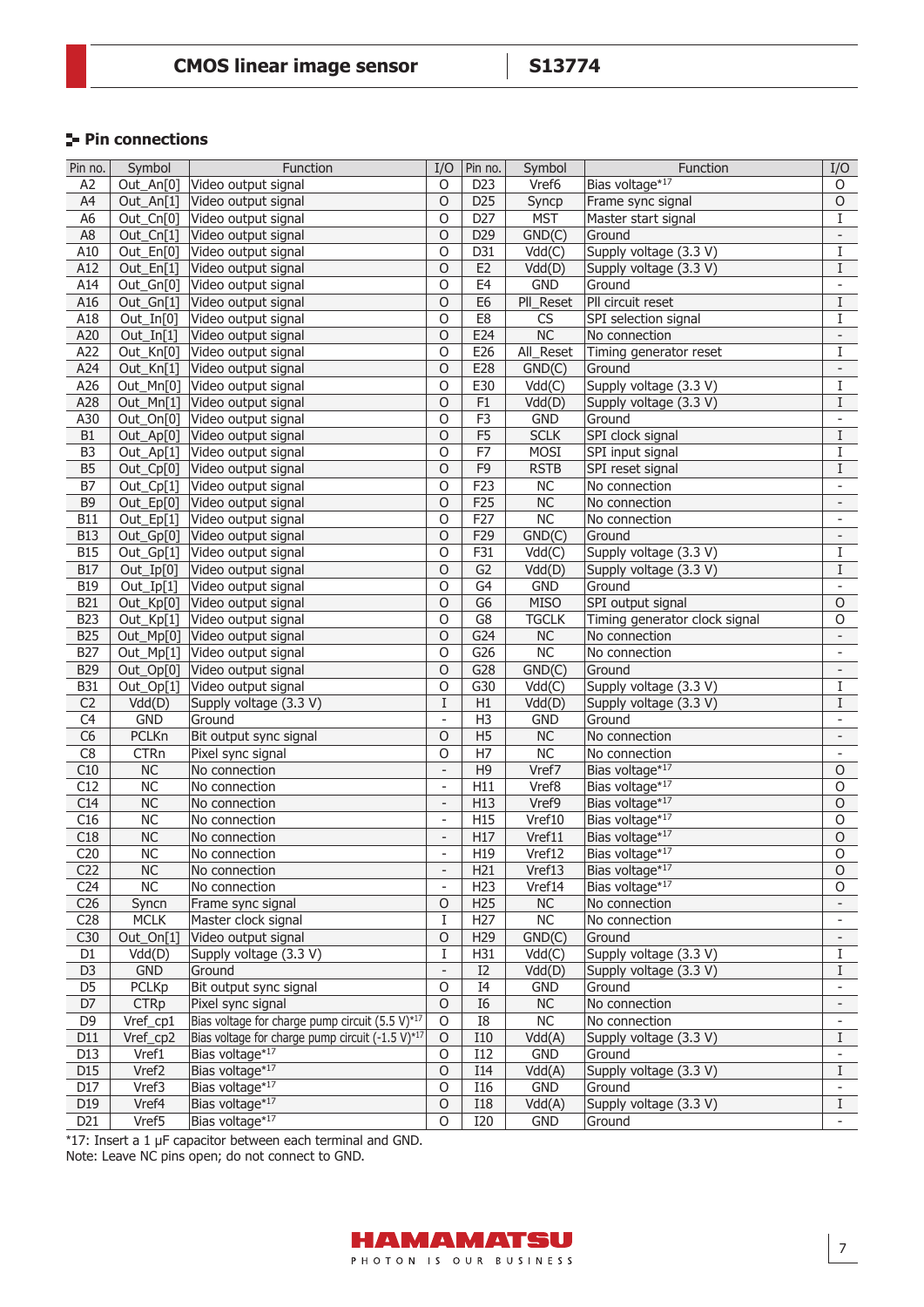| Pin no.    | Symbol        | <b>Function</b>        | I/O      | Pin no.        | Symbol       | <b>Function</b>     | I/O      |
|------------|---------------|------------------------|----------|----------------|--------------|---------------------|----------|
| I22        | Vdd(A)        | Supply voltage (3.3 V) |          | J27            | Out_Np[1]    | Video output signal | O        |
| I24        | <b>GND</b>    | Ground                 |          | J29            | Out_Pp[0]    | Video output signal | O        |
| I26        | NC.           | No connection          |          | <b>J31</b>     | Out_Pp[1]    | Video output signal | O        |
| <b>I28</b> | NC            | No connection          |          | K <sub>2</sub> | Out_Bn[0]    | Video output signal | O        |
| I30        | Out_Pn[1]     | Video output signal    | $\Omega$ | K4             | Out_Bn[1]    | Video output signal | O        |
| J1         | Out_Bp[0]     | Video output signal    | 0        | K <sub>6</sub> | $Out_Dn[0]$  | Video output signal | O        |
| J3         | Out_Bp[1]     | Video output signal    | 0        | K <sub>8</sub> | Out_Dn[1]    | Video output signal | O        |
| J5         | Out_Dp[0]     | Video output signal    | 0        | K10            | Out_Fn[0]    | Video output signal | O        |
| J7         | Out_Dp[1]     | Video output signal    | O        | K12            | Out_Fn[1]    | Video output signal | $\circ$  |
| <b>J9</b>  | Out_Fp[0]     | Video output signal    | $\circ$  | K14            | $Out_Hn[0]$  | Video output signal | O        |
| J11        | Out_Fp[1]     | Video output signal    | 0        | K16            | Out_Hn[1]    | Video output signal | O        |
| J13        | Out_Hp[0]     | Video output signal    | 0        | K18            | $Out_Jn[0]$  | Video output signal | $\circ$  |
| J15        | Out_Hp[1]     | Video output signal    | $\Omega$ | K20            | Out_Jn[1]    | Video output signal | O        |
| J17        | Out_Jp[0]     | Video output signal    | $\Omega$ | K22            | $Out_L[n[0]$ | Video output signal | $\circ$  |
| J19        | Out_Jp[1]     | Video output signal    | O        | K24            | Out_Ln[1]    | Video output signal | $\circ$  |
| J21        | $Out_{Lp[0]}$ | Video output signal    | $\circ$  | K26            | Out_Nn[0]    | Video output signal | $\circ$  |
| J23        | Out_Lp[1]     | Video output signal    | $\Omega$ | K28            | Out_Nn[1]    | Video output signal | $\circ$  |
| J25        | $Out_N[p[0]]$ | Video output signal    | $\Omega$ | K30            | Out_Pn[0]    | Video output signal | $\Omega$ |

Note: The video output symbol is defined as follows:

Out An[0]

 $[0]$ : lower (0 to 5) bits,  $[1]$ : higher (6 to 11) bits

p: positive input of the differential pair, n: negative input of the differential pair

A to P: output ports

### **Precautions**

#### (1) Electrostatic countermeasures

This device has a built-in protection circuit against static electrical charges. However, to prevent destroying the device with electrostatic charges, take countermeasures such as grounding yourself, the workbench and tools. Also protect this device from surge voltages which might be caused by peripheral equipment.

#### (2) Light input window

If dust or stain adheres to the surface of the light input window glass, it will appear as black spots on the image. When cleaning, avoid rubbing the window surface with dry cloth, dry cotton swab or the like, since doing so may generate static electricity. Use soft cloth, paper, a cotton swab, or the like moistened with alcohol to wipe off dust and stain. Then blow compressed air so that no stain remains.

#### (3) Soldering

To prevent damaging the device during soldering, take precautions to prevent excessive soldering temperatures and times. Soldering should be performed within 5 seconds at a soldering temperature below 260 °C.

#### (4) Operating and storage environments

Handle the device within the temperature range of the absolute maximum ratings. Operating or storing the device at an excessively high temperature and humidity may cause variations in performance characteristics and must be avoided.

#### (5) UV light irradiation

Because this product is not designed to resist characteristic deterioration under UV light irradiation, do not apply UV light irradiation to it.

(6) Fixing the product in place

When using screws to fix the product in place, use M2 screws. Set the tightening torque to 0.08 N∙m or less.

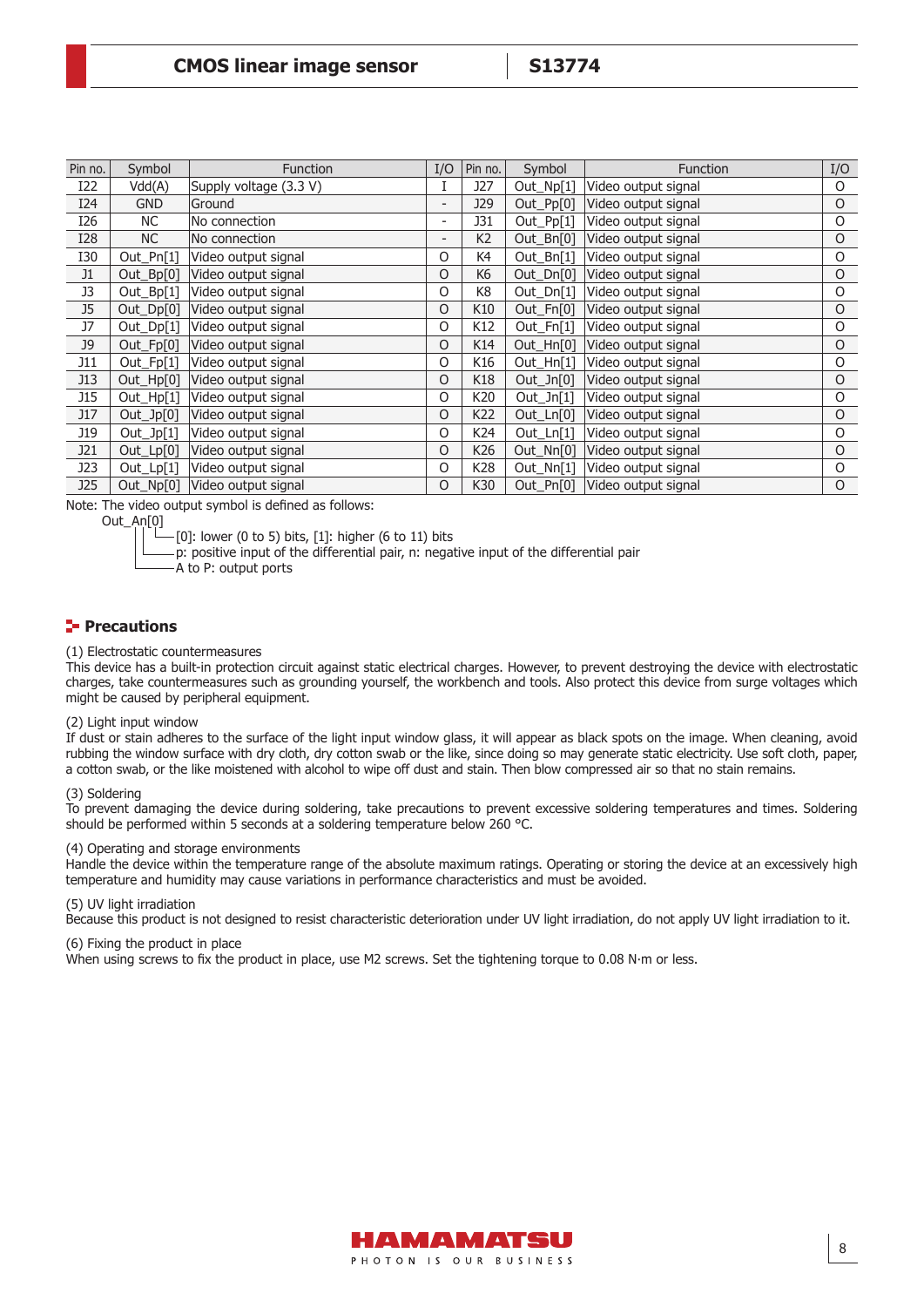### **Connection circuit example**



Ground GND and GND(C) to a single point.

KMPDC0638EA